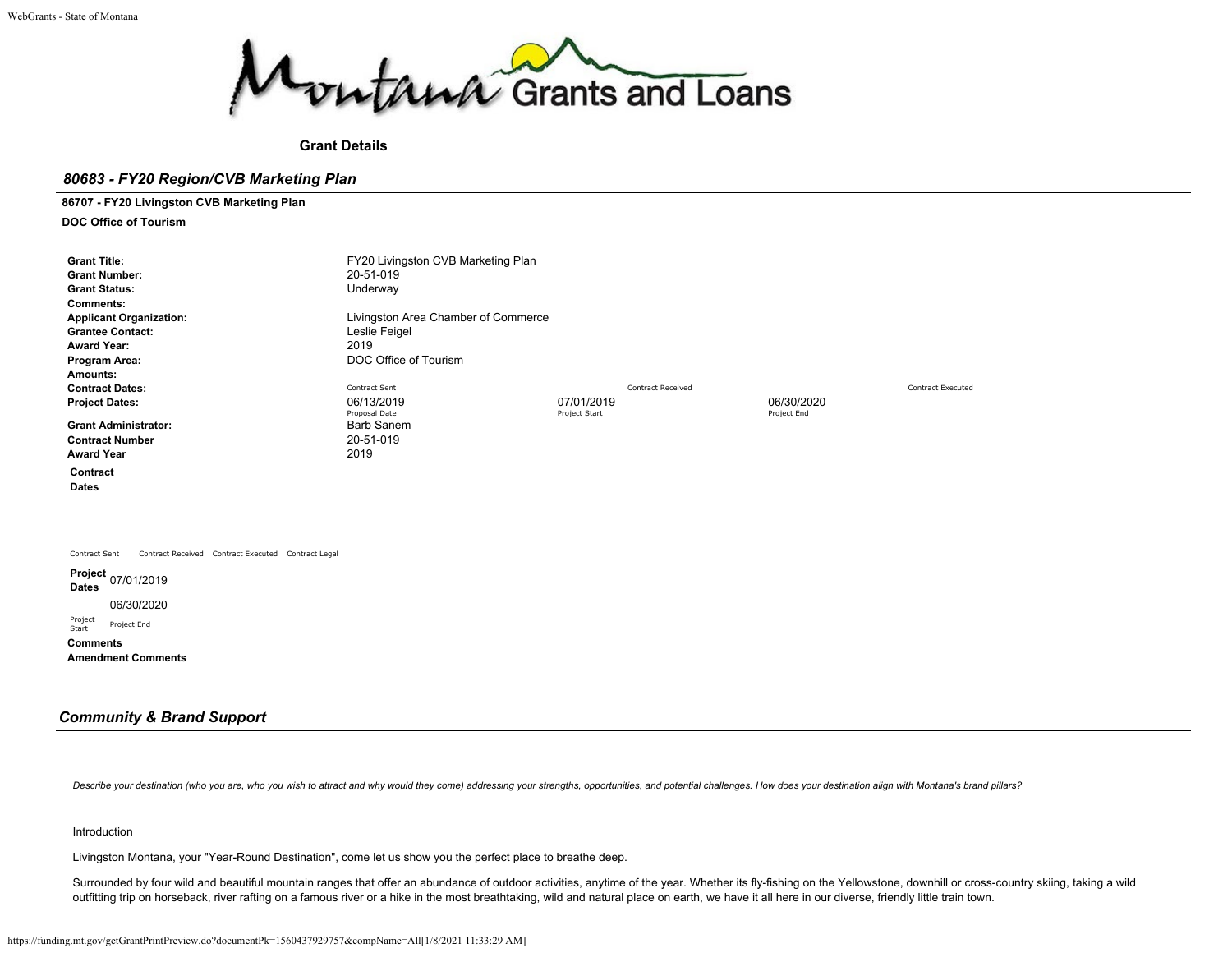Livingston is an historic community that sits at the northern boundary to Yellowstone National Park. It has long been the "Original Gateway City to Yellowstone National Park," but we have been evolving & enhancing our community since 1883 and have more to offer than you have time for.

For a relaxing day, visit our historic museums, wander through our many art galleries or sit along the river with a great cup of local coffee and take in the view. You can try playing Golf on the edge of the mighty Yellowstone River or just walk through the late 1800's history in our downtown historic district. We have great shops, art galleries and a very diverse local restaurant scene from casual to fine dining or grab an awardwinning beer from our downtown breweries.

Our night life is a mix of local and big-name entertainment at the pubs, breweries and many event venues, a live show in one of our two historic live theatres, camp under the star filled sky or simply relax in our many comfortable beds and let the occasional train whistle lull you to sleep.

#### **Strengths**

Livingston is one hour or 52 miles north of Yellowstone, the first National Park, with the most beautiful highway as your path. Once you start to make your way into the Paradise Valley you will be grabbing for your closest camera.

Not only is Livingston the gateway to the northern entrance, it is also the intersection of Hwy 89 and Interstate 90. This crossroads as we call it, makes the perfect jumping off point to travel to all parts of Montana aft you get to know Livingston. We have everything a destination needs for the Montana experience, not a touristy place just a downhome town that non-resident travelers like to come to for relaxation and enjoyment, both day and night all year round. Any season sun, snow, rain and wind, we might have what you need.

#### **Opportunities**

Livingston is truly a year-round destination and, in the past, however, marketing for winter activities is something we are focused on. We have a 20 min drive to ski Bridger Bowl and cross-country skiing areas all around Livingston and Park county. Best Elk hunting in the state and some of the best blue-ribbon fly fishing you will ever experience on the Yellowstone River, but we have also the best inside activities for the warmer things to do in winter.

Livingston is home to the largest population of writers and authors in the state. I think it has to do with the peace and quiet and inspiration our community provides. But with all these winter activities, we have never re taken the action to show how we can now be a year-round destination with many great ways to unwind whether winter or summer.

We will focus on year-round activities to do with your family from Hot Springs soaking to our terrific hunting and winter outfitting trips or cross-country skiing around town or seasonal ice skating on the pond. But mostly Livingston is never asleep in the winter months with all the music venues and this needs to be expanded on. The millennial traveler is the key as stated by the Destination Analysist winter plan and ITRR travel trends findings.

Livingston is competing with other towns across Montana and the Rocky Mountain west ranges to not only attract winter tourism but also new residents and potential investors who are willing to advocate economic development and new life in our community. We have great downtown locations and beautiful lands surrounding our town that are waiting for development opportunities. We are also a perfect central location in Montana for conventions, meetings and events being as we are located between two of the largest airports in the state and at the intersecting point of Interstate 90 and US Highway 89.

#### Potential Challenges

The location of Livingston does have its challenges. We have an interstate running through the south end of our town with inadequate signage to lead to downtown Livingston. We have three exits with improper signage at exits 330, 333, and 337, we are going to be working within the city approval process and MDOT to get new wayfinding signage, but this is not a quick process. However, we are on the right track.

We are currently using exit banners during event days, and it has proven to work so far. However, we need a better way of tracking the success of drawing attendees. We are off to a great start addressing our challenges and will improve with each annual plan.

We also need a larger hotel/conference center for attracting larger events. The placement we have for meetings can top 1500 participants, however, we only have 324 rooms per night in the city limits with a 145 more that surround our community, and this causes us to market to a smaller audience.

Our events like the gun shows and car shows to the reigning and barrel racing events cause a different kind of non-resident travel, but its one that brings them back to our town when they are not so busy to just relax and enjoy. Our repeat traveler is a huge success and we have seen more booking the repeated stays in our local vacation rentals than ever before. This vacation rental stay is of course a growing trend in Park county, but we are trying to encourage more stays in our hotels and motels. We have a new hotel starting to be built and couldn't be happier as a few of our hotels are out dated and it reflects with our traveler base and the comments.

#### **Describe your destination.**

Livingston's *Inspiration* has come from our travelers, consumers and businesses that find the desire for a "real" experience, Livingston Montana is as authentic as it gets. We are focused on our local outfitters and businesses that want to showcase and offer what our nonresident travelers are desiring. Whether you are a vacationer, a developer, an entrepreneur, an artist or simply need a weekend getaway to refresh your soul, Livingston has something for everyone, year-round and we are going to showcase that with media of many forms. We want the audience to see with the visual experience via photos or articles and even videos, by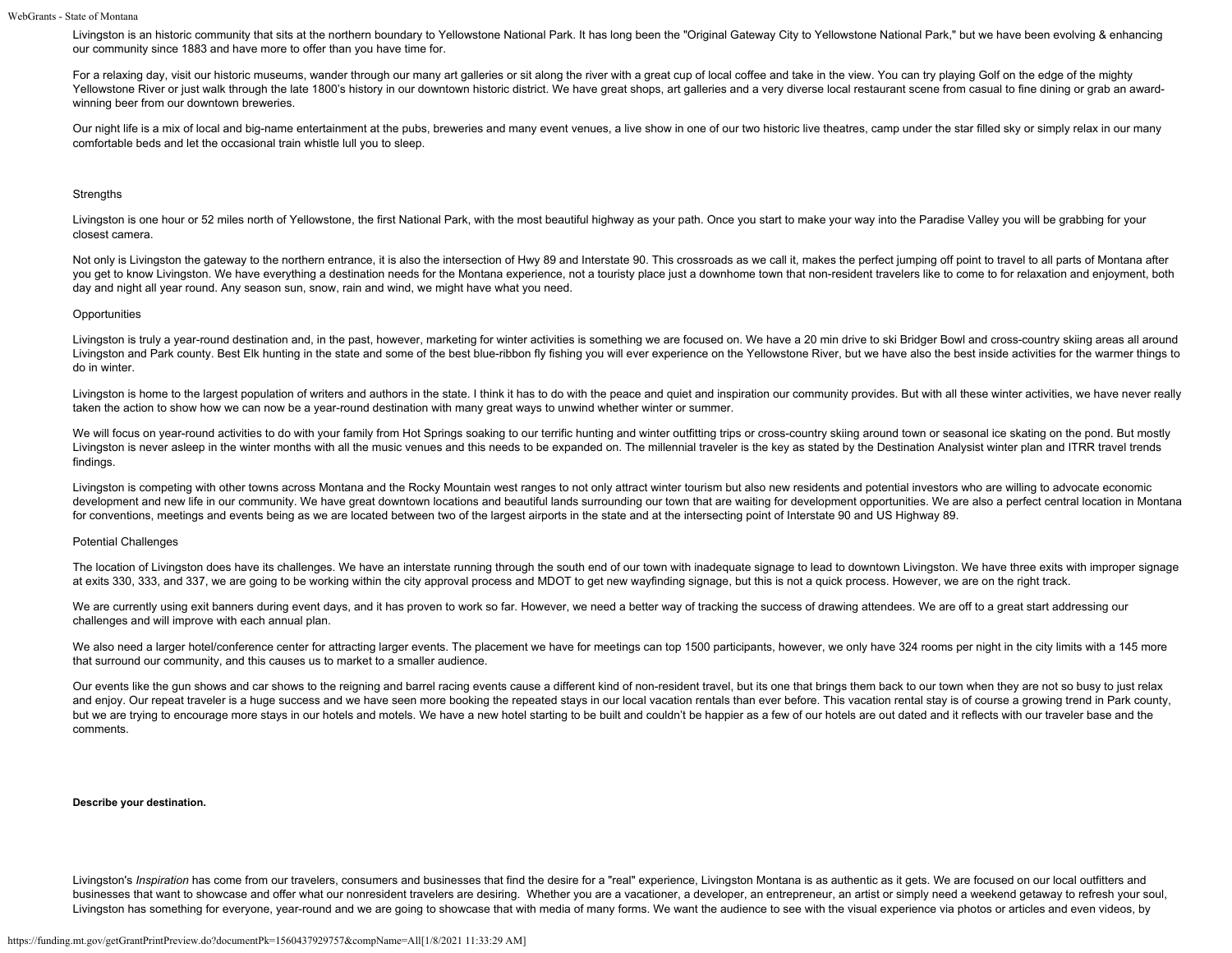banking more than what we currently have. A new website is a key and a major goal this season. The analytics from the State of Montana Office of Tourism and its partners had been a very valuable tool with Visa Vue as well being very helpful.

Between Yellowstone National Park at our doorstep and our mountains beautiful and magnificent, Livingston and the surrounding areas are full of excitement and worthy moments throughout every day of the year. Travelers always go home remembering their trips to this part of the nation and landscape. The Montana Office of Tourism does a fantastic job on the marketing in the United States that gets the travelers here or at least excited about what they could do in Montana, and we get to dial them in to our individual towns and experiences.

Our Orientation focus will always be in the direction of marketing to the family groups, millennial travelers, Yellowstone Park sightseers and the geo-traveler with the desire to visit and be a part of remote landscapes of beauty like we have here at home. The Millennial travelers are everything tech and want the great restaurants and shopping as well as night excitement, so we will focus on showing pictorials of the items they are attracted to. From the world traveler to the coffee shop dreamer, we will show them the experience they are looking to have. We will be marketing to the family style travel though marketing company's like Better Homes both print and online, we all know with validation from destination analysis that ladies and moms are doing more trip planning.

We have the perfect location for day trippers that are visiting the park for the day or stopping for a visit on the way home. We often hear story's that they wished they knew about Livingston before as they love it and would have spent more time here but will come back to visit again. We also get a large one- and two-day audience during hunting season when they fly in and get supplies before heading to camps or when they are done and come to play and relax before heading home after being in the mountains.

With the location of our community between two airports and on the crossroads of Hwy89 and interstate 90 we see road tripping families and individuals from Canada to Texas and more normally travelers from Washington to the Dakotas. Our plans this season will focus on our top 5 states and continue this travel route as its important to not discount what is currently working as a stable income to our community. We also will improve our opportunities with the film office by working with our city and county officials to keep our community historic and offer the western culture we are so proud of.

The Facilitation tools this season will be our own local area visitor's guide, the Discover Livingston brochure that is mailed out to all the Montana Chambers as well as the surrounding states (it is also in both the Billi Airport and the Bozeman Airport), our banners at the Billings Airport.

The new Discover Livingston website is a needed direction to assist with our promotion as we currently are seeing analytics remain stagnate due to our poor visual opportunity and space to improve. We currently use our promo short videos which are being viewed across the nation with an occasional international opportunity that is doing very well but these too will improve with a new website opportunity. We have all of the above tools being used in an online vacation package and we will continue with this product. Last year one of our online vacation request products, had us send out over 22538 online vacation packages.

At the visitors center we help lost travelers, the planners and the passerby's as well as our locals with all the events and pieces to the puzzle that we are a part of. We encourage these travelers to stay and visit, to relax, and to experience Livingston, even if just for one day as we know they will come back. We answer questions every day about what is it like here - is it cold? is it windy here? do you see wild animals on the way to Yellowstone?

We have had our second year with an International Fam Tour and its success has improved our idea to pursue opportunity into the world market. We are hoping that they are our voice when they go back to the country of origin and talk about our wonderful community.

We are also trying a billboard for the first time and we hope to have travelers come all the way into Livingston instead of hoping on interstate 90. We are using the big green Get Lost logo and it should really stand out t drivers as they pass by.

### **Optional: Include attachments here**

*a. Define your target markets (demographic, geopgraphic and psychographic).*

#### Geographic.

We have many analytic factors to help with our very different marketing area. Google shows us who is going to our website and asking for information. Whether lodging or calendar or events to plan a trip around or outfitting opportunities to enhance your trip our website is one helpful tool. We also use a check-in log for walk in visitors and feedback from our hoteliers.

Currently Google said last year the top 5 visiting locations in Livingston as of the 2018 visitor logs show are #1 Montana travelers also, #2 Utah #3 Texas #4 California #5 Colorado/ Washington with Tennessee as emerging. Yellowstone National Park has drawn visits from travelers all around the world and we capture those here in Livingston as a gateway city. The logs show visits from 46 states and many foreign countries, most notably Canada, France, Brazil, Philippines, Italy, India, United Kingdom and emerging South Korea.

We found out a couple years ago the #1 way our International Livingston travelers are getting here is they fly in to Canada or north of the border lands and rent cars or Rv's or meet US partners as it is less expensive. We do see a lot of travel from the north come straight down Hwy 89.

With the knowledge we acquire from our analytics and the knowledge from the State of Montana/ ITRR reports we are able to look at the locations we should direct our funds for placement of marketing dollars to get the best returns. This is an ever-evolving information pool and we will continue to do the best of our ability always.

Demographic.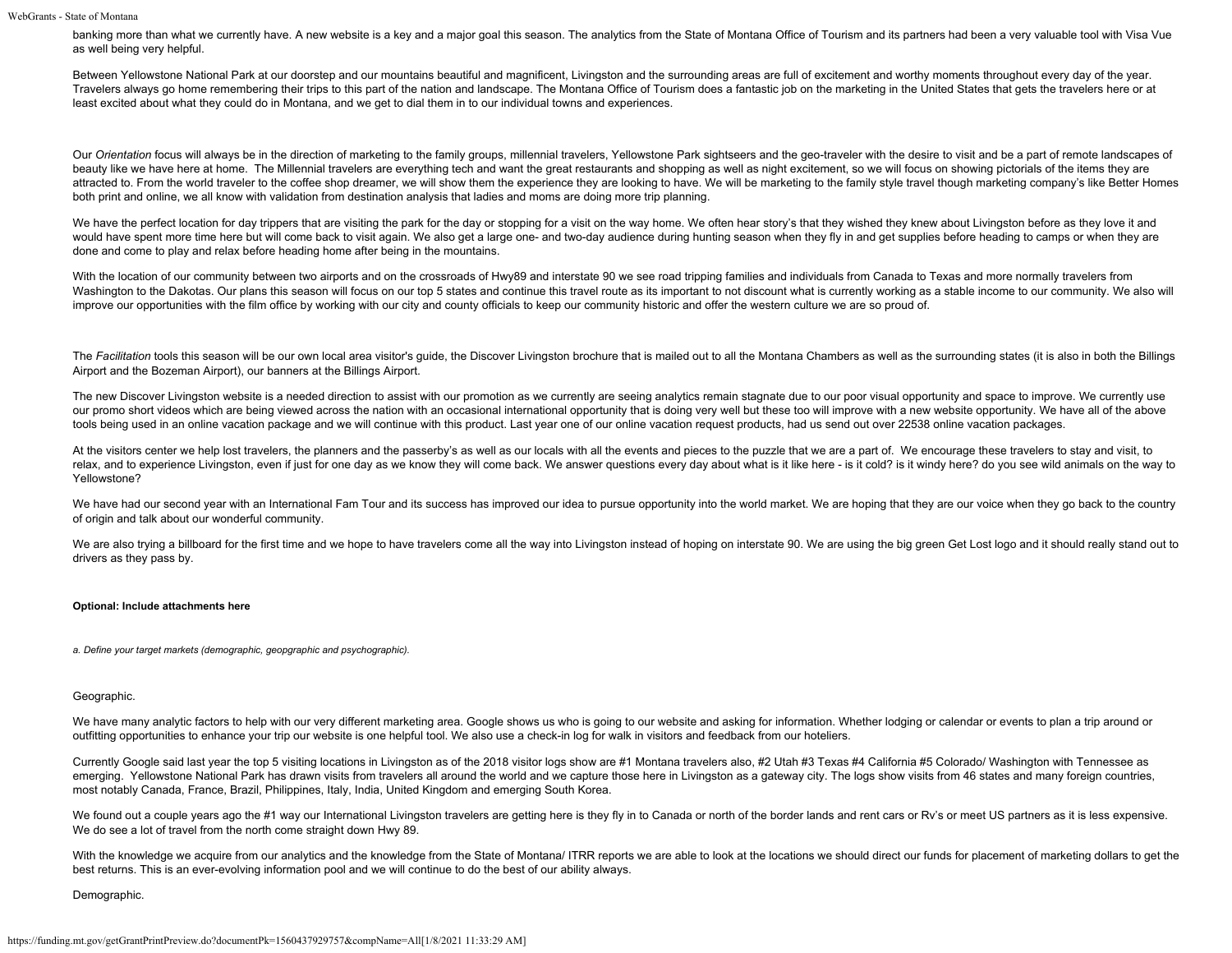The demographics of the travelers today in Livingston are different as to many communities around the state and we think it is the location to the north entrance being year-round and more accessible in all seasons. We are seeing more families, full families with all generations in one group in Summer. We see Millennials in summer and winter, Gen-x in spring but not by the groups and Fall we see Boomers October to December. Livingston has mild winters and we are seeing a steady seasonal change with the groups per season stay steady. Also, we are seeing a large rise in the female traveler both with friends and kids. Its funny as we often need to inform our guests going camping to be extra vigilant with the newborns and the use of soft sided tents in bear country. Our spring to fall fishing has now expanded into winter fishing but 90%male and more educated and a high earner income.

Since the last year, we are seeing an increase in winter travelers coming to B&Bs, VRBO's and quest homes year-round and enjoying our snow and winter activities. Also, the new and highly sought-after market of RV rentals is also giving us a expanded travel season through the North entrance. We now have an increase in winter travelers for hunting and winter experiences. Our focus on our community need for winter travel has given us a whole new direction with combination of opportunities with Bridger Bowl this season and we are looking forward for next years expanded idea's but is proving to be a costly endeavor. Our hotels are seeing less on room occupancy as our county and city have an extreme amount of vacation homes and seasonal rentals.

#### Psychographic.

Our travelers have changed and delving into the complete traveler and the desires is proving a challenge in todays market of attracting visitors both in state and countrywide to towns in Montana. Here in Livingston our traveler wants the money they work so hard for to be spent on the thing that makes them feel alive. It's the experience of a great hotel or lodge or inn. It's the outdoor hike with a llama or a mule pack string taking them to the top of a mountain. It's a river rafting trip that is not just casual but one that is rafting whitewater and lunch with local beer and great meal at the end. It's a trip into Yellowstone with wolves and bears at the camera phone with perfect poses. Its an experience that they are very happy to pay for, so, how do we market to that. Brand pillars with a punch, it's a picture that they can place themselves in, it's a trip for one's soul that will change their life. Wow, this season will be a challenge, but Livingston is up to the challenge and not much money, however, if you look at the community and its surrounding county both Gardiner and Livingston Convention and Visitor Bureaus are changing the life and land we market.

#### *b. What are your emerging markets?*

We have seen many great videos made of ranges and large cities, but promotion through television is costly. However, we have made many short video's that would work with online marketing as a promo. We also are starting to use it at events and social media like crazy. When we first made the commercial, we had no idea the possibilities that were out there. We are reaching every state in the Nation with utilizing online marketing platforms, trip planning sites and jumping off points. The biggest reach so far is social media marketing platforms. One of them is Facebook and we pay for extra reach on it as well as we have found in the demographic group of more mature travelers the desktop is still our #1 platform used to find Livingston. This social media boosting direction is well worth the money as the new traveler is the tech savvy market and they are spending more. This potential visitor for Montana is very different in Park county and Livingston compared to the Western side of the state and Eastern side so we must work hard to choose how to best spend the small amount of funds available to our community.

Beefing up our online presence with pictures and online verbiage that excites is a goal, however, we have a very big need to have print media in our community. Our camping visitors and hotel stays in Livingston and Yellowstone have no tv option, so they love the magazines to show what to do in the area and we are always blowing through library's full in our visitor's center. Outdoor recreation is our #1 market and is always strong but finding the new way to market arts, music venues and all the local opportunity's like our parade and our equine events is opportunity's that are being missed until we figure out how to find the avenue.

We are hoping to find the perfect market for winter travel as the misconception that Livingston has terrible winters is a myth. We have a cute little bubble of protection with these mountain ranges and its very mild in the winters. We have incredible hunting season, outfitters, snow shoe excursions, cross country skiing and much more. In town we are alive in the winter months with live theatres, music venues breweries, wine bar events, book readings and more.

#### **Optional: Include attachments here.**

#### *c. What research supports your target marketing?*

If it wasn't for the wonderful funds spent for the new annual research on travel from the Office of Tourism and Business Development as well as all the marketing research partners, it would be very difficult to know how to pick and what way to choose your marketing directions. I have enjoyed, very much, what we have accomplished as a state wide team of tourism marketing dreamers and doers.

We are using the most recent Destination Analysis Brand research for our new planning of opportunities. We also use the analytics from each and every marketing piece that we utilize so creating our plans and learning from our failures is extremely accurate.

We are also always trying to use the research from ITRR and local businesses, questioning visitors and travelers that come into the visitor's center.

We use google analytics daily and look for trends mixed with the analytics from our walk-in visitors.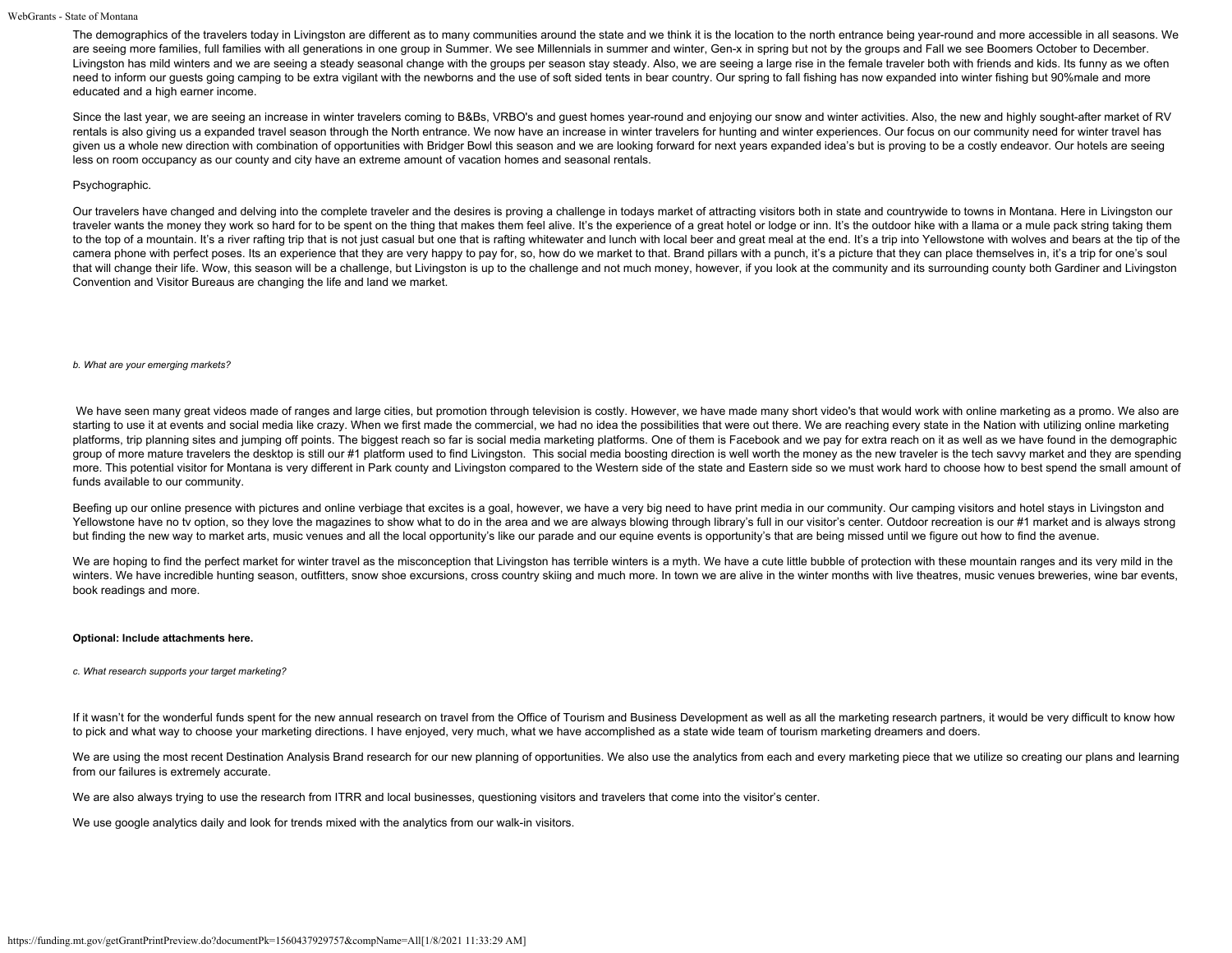Promoting the tag line, "Come stay and play with us on the banks of the Yellowstone River", did so well for us in fy18 we are adding a new and powerful punch to get the message across, and we are on the right track. Livingston Montana "Your Year-Round Destination on the Banks of the Yellowstone River".

Remind the public through marketing that Livingston is the Original Gateway City to Yellowstone National Park and trains are the lifeblood that created what we are today, and it is an experience to have.

Continue to attend events and make sure marketing materials for conventions, conferences and event marketing in Livingston gets out. We will do this through working with the local hotels, caterers, restaurants and more to create a reason for event planners, conventions, developers, weddings, tournaments and many more, to come to our terrific town. We are using local and statewide commercials for our marketing message. International social media marketing with impact in key country's that have an analytic proven following.

Promote through temporary exit signage our events in town for those exiting the freeway and heading to the park to come visit our town first or make sure we are a destination stop on the way out of the park. Use the new southern border billboard with the State of Montana's logo for visual impact.

Market heavily the shoulder season, i.e. hunting, fishing, snow activities, dog sledding, music venues, book readings with authors and winter live theater events.

Utilize both airports and their marketing area's and get out more materials by printing a larger quantity as well as combining the brochure with the Visitor's Guide printed by the Livingston Enterprise. Blogging is a new venture we are going to explore as we go into a season with younger travelers and millennials living on their cell phones. Show travelers how family fun in Livingston is not only safe but the kids are definitely tired at t end of very exciting long days. Work more closely with National Park Services and Yellowstone Coalitions to stay up on how we can be the number one place a geo-traveler would want to visit. Promote outdoor recreation in park county as the destination of dreams for and outside experience.

*a. In what types of co-ops with MTOT would you like to participate?*

I would like to be involved with a fall winter advertising opportunity. We dont have a ski resort but are in need of fall and winter visitors and we have so much to offer in the shoulder season and winter. We are also only 25 min from the Bridger Bowl and 2hrs to either Red Lodge Mountain resort or Big Sky Resort.

**Optional: Include attachment here.** [Visit Livingston-HD \(64mb.mp4](https://funding.mt.gov/fileDownload.jsp?filename=1493761233725_Visit+Livingston-HD+%2864mb.mp4)

*b. In what other types of co-ops would you like to participate? (Regions/CVBs, etc.)*

We would like to participate with our region Yellowstone Country again in this next season as it has turned out very well for spring and summer. We are looking at paring up with local entry communities on print advertising to save in full page costs but with a great impact. We recently completed a one page ad in the West Yellowstone vacation guide as we know many travelers go in one entrance and out the other and we would like to the community they travel to.

*c. What types of co-ops have you done in the past? Were they successful - why or why not?*

We have completed a joint venture with Yellowstone country for spring and summer with the result being minimal however new opportunities are emerging every season and we will continue to try till we find the perfect avenue.

**Optional: Include attachments here.**

**Optional: Include attachments here.**

**Optional: Include attachment here:**

### *Marketing Segment, Method & Budget*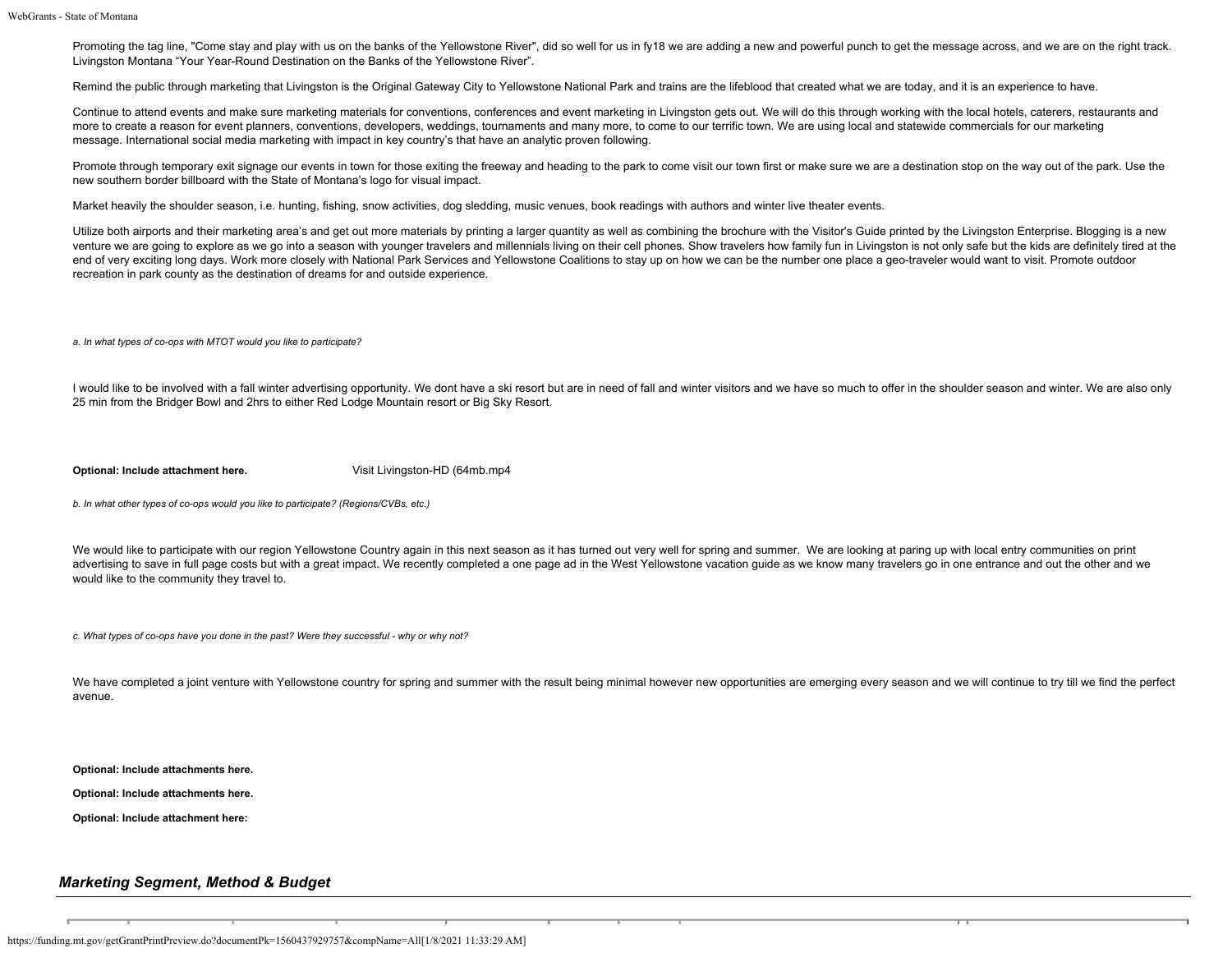| <b>Marketing</b><br>Segment | <b>Marketing</b><br>Method | Describe your<br>method.                                                                                                                                                                                                                                                                                                                                                                                                                                                                                                                                                                                                                                                                                                                                                                                                                                                                                                                                                                                                                                                                                                                                                                                                                                                | Provide<br>supporting<br>research/statistics.                                                                                                                                                                                                                                                                                                                                                                                                                                                                                                                                                                                                                                                                                                                            | How do you plan<br>to measure<br>success?                                                                                                                                                                                                                                                                                         | Provide a<br>brief<br>rationale<br>for this<br>method.                                                                                                                                                                                                                                                                                                                                                                                                                                                                                                                                                                                                                                                                                                                                          | Estimated<br>budget<br>for<br>method. | <b>Marketing Method Evaluation</b>                                                                                                                                                                                                                                                                                                                                                                                                                                                                                                                                                                                                                                                                                                                                | <b>Add'l Attchmnt</b>    |
|-----------------------------|----------------------------|-------------------------------------------------------------------------------------------------------------------------------------------------------------------------------------------------------------------------------------------------------------------------------------------------------------------------------------------------------------------------------------------------------------------------------------------------------------------------------------------------------------------------------------------------------------------------------------------------------------------------------------------------------------------------------------------------------------------------------------------------------------------------------------------------------------------------------------------------------------------------------------------------------------------------------------------------------------------------------------------------------------------------------------------------------------------------------------------------------------------------------------------------------------------------------------------------------------------------------------------------------------------------|--------------------------------------------------------------------------------------------------------------------------------------------------------------------------------------------------------------------------------------------------------------------------------------------------------------------------------------------------------------------------------------------------------------------------------------------------------------------------------------------------------------------------------------------------------------------------------------------------------------------------------------------------------------------------------------------------------------------------------------------------------------------------|-----------------------------------------------------------------------------------------------------------------------------------------------------------------------------------------------------------------------------------------------------------------------------------------------------------------------------------|-------------------------------------------------------------------------------------------------------------------------------------------------------------------------------------------------------------------------------------------------------------------------------------------------------------------------------------------------------------------------------------------------------------------------------------------------------------------------------------------------------------------------------------------------------------------------------------------------------------------------------------------------------------------------------------------------------------------------------------------------------------------------------------------------|---------------------------------------|-------------------------------------------------------------------------------------------------------------------------------------------------------------------------------------------------------------------------------------------------------------------------------------------------------------------------------------------------------------------------------------------------------------------------------------------------------------------------------------------------------------------------------------------------------------------------------------------------------------------------------------------------------------------------------------------------------------------------------------------------------------------|--------------------------|
| Consumer                    | <b>Print Advertising</b>   | I will outline some of<br>the potential<br>opportunitys in my<br>strategy for print<br>marketing.<br>Yellowstone Journal -<br>print advertising could<br>be a possibility as it<br>has done very well for<br>us over the years by<br>conecting consumers<br>that are visiting the<br>National Park visually<br>seeing us in print and<br>this producer also<br>carries an online<br>component.<br><b>Outlaw Partners</b><br>Explore Yellowstone<br>annual publication is a<br>very cost effective<br>product witht the<br>biggest reach for our<br>community that is not<br>right at the gates. The<br>37,000 copies<br>distributed last year<br>were all taken by<br>visitors they upped the<br>printing to 50,000<br>copies. We really want<br>to focus on the over<br>3+ million travelers<br>coming into<br>Yellowstone National<br>Park and getting them<br>to come visit<br>Livingston on the way<br>in or on the way out<br>we have seen a<br>steady increase from<br>the North entrance<br>coming to Livingston<br>instead of passing us<br>by. This is a product<br>we need to continue to<br>utilize.<br><b>Adventures Outdoors</b><br>Magazine- we are<br>hoping to find funds<br>for this full page, male<br>demographic travel<br>information<br>magazine. | The research required<br>is provided by the<br>companys that offer the<br>product. If a company<br>has no outcome<br>analytics we have<br>chosen to not use in the<br>future. With magazines<br>you can only use the<br>amout printed and sold<br>or given away as an<br>indicator but if you<br>place a product in your<br>ad you can track the<br>google analytics click<br>throughs on our website<br>as an indicator they are<br>seeing the ad like<br>riverrafting. example; in<br>Denver we did a great<br>ad with a landing page<br>in the winter. The<br>numbers showed us<br>whether the ad worked<br>in the Denver area and<br>what season. Our click<br>through rates were over<br>312% increase from the<br>Denver area just after<br>the end of the season. | Because our objective<br>is to get print<br>messaging in front of<br>visitors and potentials<br>visitors and a general<br>audience we will track<br>print distribution<br>numbers of each<br>publication. We will<br>consider the method<br>successful if the print<br>ads are distributed<br>and positive<br>engagement results. | We have had<br>successful<br>response and<br>engagement<br>to print media<br>in the past in<br>the specific<br>publications.<br>Over the years<br>we have tried<br>many<br>magazines<br>and some<br>costly and<br>some not<br>however, it is<br>the reach and<br>followthrough<br>from the<br>product it self<br>that we are<br>most in need<br>of. For the<br>final approval<br>of the TAC<br>process we<br>must show<br>how this<br>Method has<br>worked or not<br>and its it the<br>best way to<br>spend our<br>funds. We do<br>know that the<br>products we<br>carry in our<br>center fly off<br>the shelf<br>annually as<br>the consumers<br>are in tents,<br>cabins and<br>such and<br>crave<br>pictorials and<br>ideas of what<br>io do next,<br>what to do on<br>the next<br>adventure. | \$4,500.00                            | This was a very successful method based on the engagement<br>received.<br>This method will be continued in the future.<br>We placed promotional print advertising in two publications that<br>were distributed in the Livingston area as well as worldwide<br>and also available free online in digital form on the respecitve<br>publications' websites. We tracked print distribution and<br>audience.<br>Outlaw Partners publishes the annual Explore Yellowstone,<br>Your Guide to America's First National Park - print distribution<br>50,000, distributed throughout the Yellowstone National Park<br>and surrounding area.<br>Adventure Outdoors - print distribution/subscribers 75,000 +<br>500,000+ online distribution<br>See attached print ad copy. | FY20PrintAdvertising.pdf |
|                             |                            | <b>Fackbook advertising</b><br>and product<br>observation are a<br>valuable tool for our<br>small chamber.<br>Picking your                                                                                                                                                                                                                                                                                                                                                                                                                                                                                                                                                                                                                                                                                                                                                                                                                                                                                                                                                                                                                                                                                                                                              | All social media<br>research is upfront and<br>mmediate. It is a<br>product you can use in<br>any State or Nation or<br>just within a 5 mile<br>circle so we have                                                                                                                                                                                                                                                                                                                                                                                                                                                                                                                                                                                                        | Success will be<br>measured by tracking<br>and reporting<br>engagement/response                                                                                                                                                                                                                                                   | This is a very                                                                                                                                                                                                                                                                                                                                                                                                                                                                                                                                                                                                                                                                                                                                                                                  |                                       | This method/campaign was successful in meeting the objective<br>and goal to engage followers/viewers.<br>We will continue to use the method but will consider modifiying<br>the social media strategy.<br>We placed paid ads on Facebook in a specific geographic area<br>based on research provided by Yellowstone Country that                                                                                                                                                                                                                                                                                                                                                                                                                                  |                          |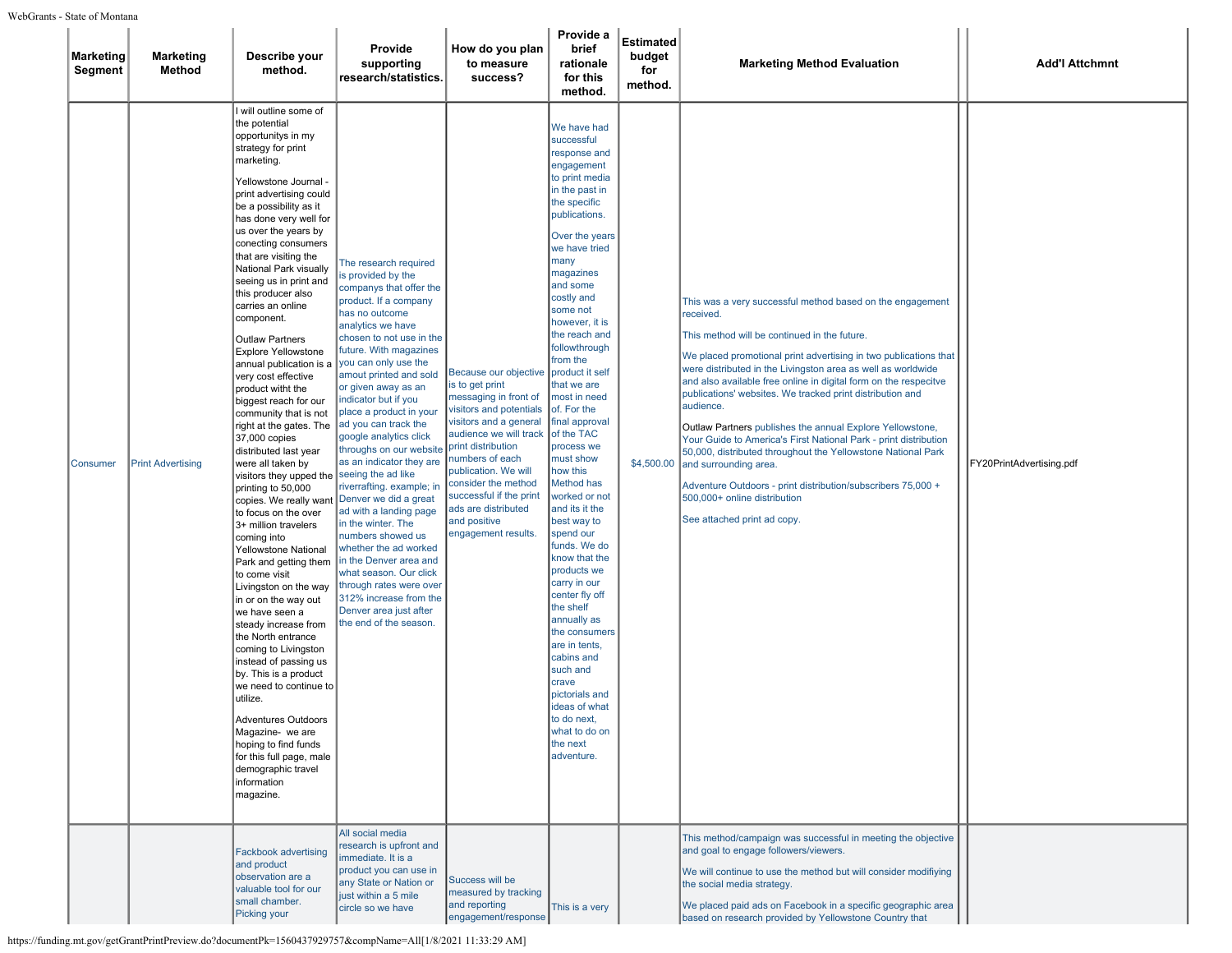| <b>Consumer</b> | <b>Social Media</b>                      | distination zone and<br>having to the minute<br>product success or fai<br>allows you to<br>immediately move a<br>plan or product<br>immediately or<br>increase sales and<br>extend an area that is<br>working within minutes<br>of the analytics<br>provided.                                                                                                                                                                                                                                                 | instant access to our<br>audience and their<br>needs with out shaking<br>a hand, that is for when<br>we have a successful<br>placement. Whether it is<br>organic search or a<br>paid click through or a<br>comment, all are a very<br>new wonderful way to<br>the quickest actual<br>reader/ viewer counter<br>product currently<br>offered.                                  | to paid advertising on<br>social medial<br>channels (like, shares<br>followers, comments,<br>clickthrough, requests<br>for information, etc.).                                                                                                | small budget<br>as we are<br>using this<br>method mostly<br>through an ad<br>agency but will<br>try some<br>targeted ads.                                                                                                                                                                                                                                                                                                                                                                                         | \$300.00   | showed Texas was a high prospect market. Although the<br>campaign ran right as the impacts of COVID19 were being felt<br>we did have decent audience reach. The ads reached 11,652<br>viewers, with 214 reactions, garnered 134 likes, 37 shares, 33<br>photo views. We recieved negative feedback/posts and the<br>engagement was not positive. Based on the<br>comments/feedback to the post, we feel that is do to COVID19<br>and the controversary over safe travel measures/restrictions,<br>reluctance to travel and that if those issues are removed we<br>would have success in garnering a more positive response in<br>using a targeted paid advertising campaign in the future.<br>Attached are relevant social media campaign analytics.                                                                                                                                                                                                                                                                                                                                                                                                                                                | FY20SocialMediaadvertisingFacebook.pdf                      |
|-----------------|------------------------------------------|---------------------------------------------------------------------------------------------------------------------------------------------------------------------------------------------------------------------------------------------------------------------------------------------------------------------------------------------------------------------------------------------------------------------------------------------------------------------------------------------------------------|-------------------------------------------------------------------------------------------------------------------------------------------------------------------------------------------------------------------------------------------------------------------------------------------------------------------------------------------------------------------------------|-----------------------------------------------------------------------------------------------------------------------------------------------------------------------------------------------------------------------------------------------|-------------------------------------------------------------------------------------------------------------------------------------------------------------------------------------------------------------------------------------------------------------------------------------------------------------------------------------------------------------------------------------------------------------------------------------------------------------------------------------------------------------------|------------|-----------------------------------------------------------------------------------------------------------------------------------------------------------------------------------------------------------------------------------------------------------------------------------------------------------------------------------------------------------------------------------------------------------------------------------------------------------------------------------------------------------------------------------------------------------------------------------------------------------------------------------------------------------------------------------------------------------------------------------------------------------------------------------------------------------------------------------------------------------------------------------------------------------------------------------------------------------------------------------------------------------------------------------------------------------------------------------------------------------------------------------------------------------------------------------------------------|-------------------------------------------------------------|
| Consumer        | <b>Joint Ventures</b>                    | We have wonderful<br>color ads we use in<br>the magazines of their<br>choice and online<br>addition helps us keep<br>track of interested<br>parties in our<br>marketing opportunity.                                                                                                                                                                                                                                                                                                                          | Last season we used<br>analytics derived<br>directly from the<br>advertiser so we could<br>have accurate<br>accounting of success<br>or not. We will do so<br>again this season<br>withthe assistance of<br>our region and the<br>choice best fitted for<br>winter opportunity in our<br>area and community.                                                                  | We will track<br>responses to Joint<br>Venture projects<br>through engagement<br>on website and the<br>number of requests<br>for information<br>packets.                                                                                      | Winter<br>marketing<br>options with<br>the Region we<br>are in,<br>Yellowston<br>County, has<br>the ability to<br>give a small<br><b>CVB</b> like<br>Livingston a<br>low cost joint<br>venture and<br>last season we<br>did very well<br>with the winter<br>program and<br>are looking<br>forward to this<br>year. We dont<br>promote the<br>ski resort<br>option as we<br>dont have one<br>however we<br>cover<br>everything<br>else you can<br>do in winter<br>and the<br>program<br>helped us<br>promote that. | \$2,500.00 | This method was successful as we met our objectives and we<br>could not have not completed the projects on our own. We<br>value partnering in Joint Ventures.<br>This method will be continued based on the positive response<br>and cost-effective.<br>We partnered up with Yellowstone Country again this year for<br>two campaigns:<br>Lee Montana Newspaper Network - digital campaign with<br>banner ads running on multiple site: Missoulian.com,<br>RevalliRepublic.com BillingsGazette.com HelenalR.com<br>MontanaStandard.com<br>Lee MT Newspaper Network partnership with Yellowstone<br>Country produced: 349,760 impressions delivered, 332<br>clickthrus, CTR .09%.<br>We reached target markets and the reports came back<br>impressive for both products.<br>We partners with Yellowstone Country in a print advertorial in<br>the November 2019 edition of Texas Monthly, two-page<br>spread. One full page for Yellowstone Country region. One full<br>page for cooperative advertorial that included Livingston;<br>distribution 300,000 in Dallas/Houston Texas market. We also<br>received 2,759 direct email vacation package requests from the<br>ad/mention in the magazine. | Livingston YCMI Warm Lee Coop FY20 Final<br>Performance.pdf |
| Consumer        | Radio & Television<br><b>Advertising</b> | Using television and<br>web based promotion<br>with an occassional<br>radio broadcast is very<br>optimal in our county.<br>The vast marketing<br>methods sometimes<br>are limited in rural<br>communities and we<br>are attempting to<br>touch all the markets<br>we can. Last season<br>we tried a series of<br>commercials soley<br>showing our events<br>and they paid off but<br>the organization was<br>costly and Fox and<br>CBS is going to work<br>with a different offer of<br>less fees and we feel | The rate of viewer<br>logins and attendees to<br>our events will either<br>see an increase or<br>remain the same during<br>the programing so we<br>are going to count on<br>the analytics. The<br>videos we created are<br>being put to use as well<br>as the callendar items<br>we promote so we need<br>a launch pad and this<br>programing effort is<br>worthy in areas we | <b>We will track</b><br>attendance at the<br>events through crowd<br>counts and visitor<br>center counts. We<br>have well-versed in<br>counting crowd size in<br>the spaces used for<br>parade and events.<br>We will track ad<br>viewership. | We have an<br>opportunity to<br>promote our<br>community<br>Statewide with<br>the network<br><b>FOX and CBS.</b><br>They are<br>going to help<br>us with a<br>package of<br>promoting our<br>mini videos<br>and calender<br>items for our<br>seasonal                                                                                                                                                                                                                                                             | \$3,000.00 | This method was successful based on meeting the objective to<br>reach audience through television advertising.<br>This method will be continued.<br>In the beginning of FY20 we utilized the Radio and TV method<br>for the annual Parade and visitor events in the Livingston area.<br>We promoted small 30 sec videos of weekly entertainment<br>Cowles Montana Media ABC/FOX local affiliate. The<br>commercials ran during the morning news ABC/FOX with an<br>audience of an estimated 150,000 viewers.<br>Attendance at the parade was 10,000+. This is an increase<br>from prior year. We are able to calculate an increase by using<br>hand counters/clickers on the streets of the parade route and<br>useing street block capacity counts (how many people fit in<br>each block) and visitors counters (hand counters/clickers) at<br>the Livingston Visitor Center.                                                                                                                                                                                                                                                                                                                      |                                                             |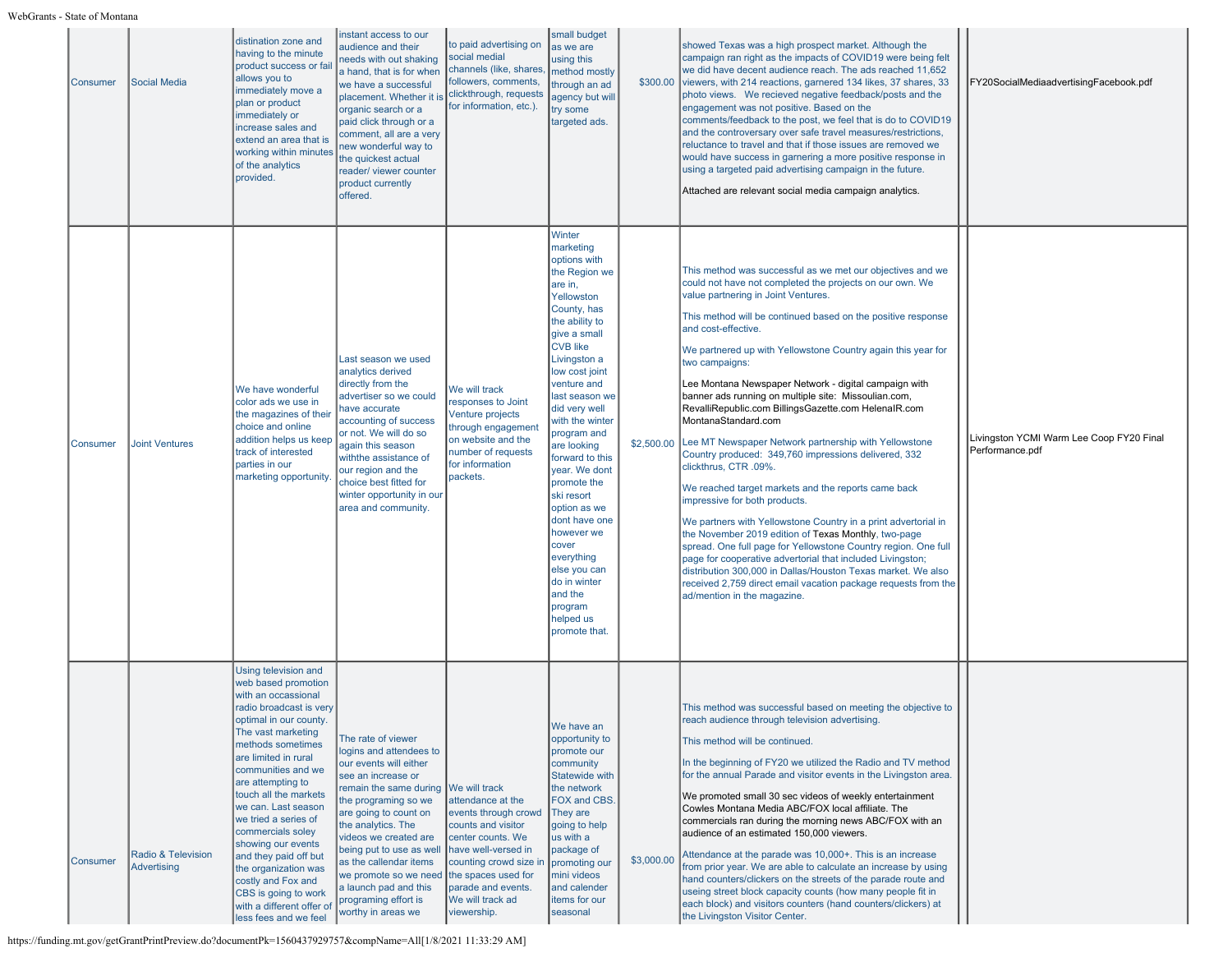|                      |                                      | the need to attempt<br>the marketing within<br>the west and east<br>communities of our<br>state. We are seeing<br>an increase in travel<br>from the Missoula<br>region and would like<br>to expand on that.                                                                                                                                                                                                                                                                                                                                                  | currently are not<br>touching but are seeing<br>occasional travelers<br>from.                                                                                                                                                                                                                                                                                                                     |                                                                                                                                                                                                                                                                                                                                                                                                                                                                                                                                                                                  | events to<br>encourage a<br>higher visitor<br>ratio this<br>season.                                                                                                                                                                                                                                                                                                                                                                           |            | Cowles Montana Media TV broadcast copy and schedules are<br>on file with the organization. See attached video copy.<br>https://www.youtube.com/watch?v=sNOgzRAnX4I&featur                                                                                                                                                                                                                                                                                                                                                                                                                                                                                                                                                                                                                                                                       |  |
|----------------------|--------------------------------------|--------------------------------------------------------------------------------------------------------------------------------------------------------------------------------------------------------------------------------------------------------------------------------------------------------------------------------------------------------------------------------------------------------------------------------------------------------------------------------------------------------------------------------------------------------------|---------------------------------------------------------------------------------------------------------------------------------------------------------------------------------------------------------------------------------------------------------------------------------------------------------------------------------------------------------------------------------------------------|----------------------------------------------------------------------------------------------------------------------------------------------------------------------------------------------------------------------------------------------------------------------------------------------------------------------------------------------------------------------------------------------------------------------------------------------------------------------------------------------------------------------------------------------------------------------------------|-----------------------------------------------------------------------------------------------------------------------------------------------------------------------------------------------------------------------------------------------------------------------------------------------------------------------------------------------------------------------------------------------------------------------------------------------|------------|-------------------------------------------------------------------------------------------------------------------------------------------------------------------------------------------------------------------------------------------------------------------------------------------------------------------------------------------------------------------------------------------------------------------------------------------------------------------------------------------------------------------------------------------------------------------------------------------------------------------------------------------------------------------------------------------------------------------------------------------------------------------------------------------------------------------------------------------------|--|
| Group<br>Marketing   | <b>Online/Digital</b><br>Advertising | Three years ago we<br>created an online<br>version of our vacation<br>package and it gets<br>updated and improved<br>every season. This<br>year we are adding<br>the online version of<br>our communities<br>visitors guide and that<br>im sure will be a great<br>added bonus for the<br>recipients. The<br>vacation packages we<br>have been sending<br>manually have<br>dropped as this online<br>version has taken off.<br>It is also able to reach<br>folks from all over the<br>globe versus the<br>manual packages we<br>can only send<br>nationally. | We have been tracking<br>the email requests for<br>the last three seasons<br>and we have a steady<br>increase annually. Our<br>packages are so usefull<br>we have shared with<br>other CVB's in the State<br>of Montana. The trend<br>for vacation information<br>in trending to move<br>online and we need to<br>move with it by<br>providing web based<br>information with world<br>wide usage. | Success will be<br>measured through<br>response and<br>engagement tracked<br>and reported by<br>Google analytics.                                                                                                                                                                                                                                                                                                                                                                                                                                                                | We have been<br>comfortable in<br>our choice<br>over last two<br>seasons using<br><b>National Parks</b><br>Journal online<br>service to<br>send our<br>wonderful<br>visitors<br>package via<br>email<br>addresses that<br>we aquire<br>through our<br>partnership.<br>We have had<br>over 22,000<br>requests to<br>our area in<br>2018. This is a<br>repeat<br>marketing tool<br>we are very<br>lucky to be<br>able to<br>continue to<br>use. |            | The digital advertising in FY20 was not successful.<br>The method will be modified and used in the future. We will no<br>longer use the AIM media platform as it does not provide useful<br>analytics. We will look at other digital advertising platforms and<br>opportunities.<br>We received 19,800 requests for digital information from email<br>Although, we were able to track responses/requests, the<br>\$4,000.00 analytical reporting is inconclusive as to whether or not the<br>traveler came or not. Since that is the information we need, this<br>reporting is not useful. AIM media provides platform for digital<br>advertising and promotion. We will not continue using the AIM<br>digital advertising platform, but may continue the method with<br>modifications (find a more appropriate digital advertising<br>method). |  |
| Marketing<br>Support | Administration                       | As each dispursement<br>is received from the<br>State office we will<br>use 20% as stated for<br>use in the marketing<br>method for direct<br>payroll to the<br>marketing staff. Part<br>will also be used for<br>litems needed for<br>administrative uses in<br>the visitors center for<br>marketing purposes<br>as stated in the rules.                                                                                                                                                                                                                    | We are able to provide<br>a payroll report at the<br>end of the term and<br>accuracy with<br>accounting and funds<br>used are priority. Any<br>other funds used will be<br>part of the invoicing<br>system to ensure<br>proper use.                                                                                                                                                               | The objective for<br><b>Administration budget</b><br>is to spend funds<br>appropriately and<br>efficiently for<br>managing the<br>organization's<br>operations. Per<br>statute, the maximum<br>allowed for the<br><b>Administration method</b><br>is no 20% of the total<br>lodging taxes receipts.<br>Success will be<br>determined by the<br>total spend in the<br>Administration<br>method; if it is 20% or<br>less, we will consider<br>the method<br>successful.<br>All proper use will be<br>adhered to per the<br>regulations set forth<br>for Administration<br>funding. | This method is<br>per regulation<br>and will be<br>used for the<br>overall job of<br>straight payroll<br>needed to<br>completed the<br>marketing plan<br>as layed out in<br>this plan. 20%<br>fee will be<br>used in a 4<br>quarter<br>dispursement.                                                                                                                                                                                          | \$5,800.00 | This method was successful. We met our objectives.<br>We will continue to use this method.<br>A total of \$5,479.01 was spent, which is 19% of the total<br>payments of bed tax received by the organization. We were<br>successful in meeting our overall objective of staying within the<br>allowable 20% for the Administration budget.                                                                                                                                                                                                                                                                                                                                                                                                                                                                                                      |  |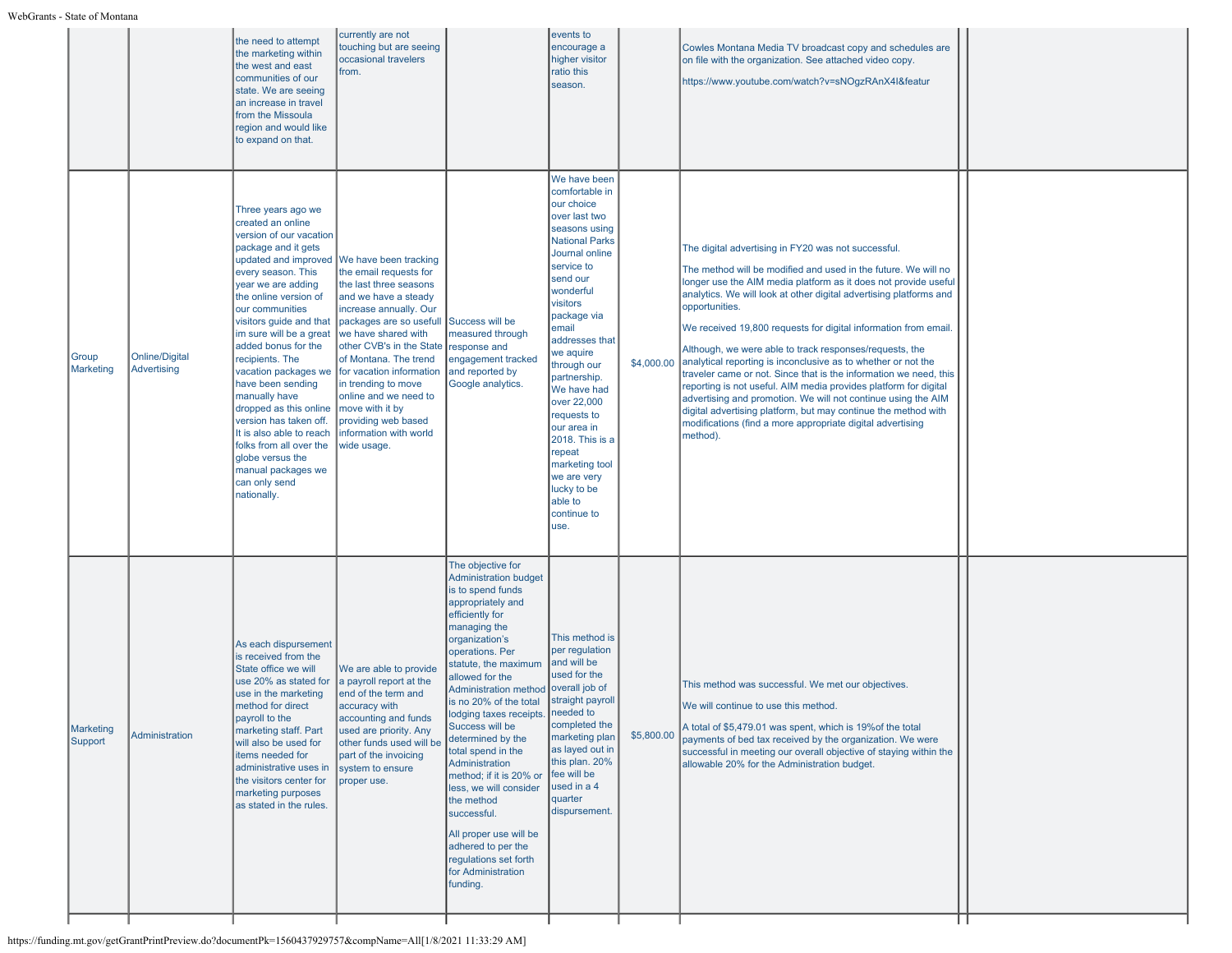| <b>Marketing</b><br>Support | Billboards/Out-of-<br>Home            | We have been placing<br>a banner at the<br>Billings airport for the<br>last two seasons, near<br>the baggage<br>carousel. This is a<br>one time fee for an<br>annual placement but<br>its for Summer and<br>Winter. We feel this a<br>great way to utilize our<br>funds and grab the<br>attention of travelers<br>just starting their visit<br>to Montana, we also<br>place our brochure<br>and visitors guide in<br>the lobby. We see<br>aprox---- travelers on<br>incoming flights and<br>livingston is a great<br>community for these<br>non-resident<br>travelers.<br>Our Billboard is a new<br>venture in marketing<br>for us however a<br>landowner gave us a<br>very good offer as a<br>non-profit and sees as<br>well the need for<br>"Welcome to City"<br>signage. | We can tell how<br>successful the<br>advertisement is as the<br>brochures run out and<br>we drop off a certain<br>amount of 500 per visit<br>for tracking. We also<br>take the visitors guide<br>at 100 per box then the<br>airport calls when they<br>are runing low. We also<br>ask at the visitors<br>center to inquire the<br>inbound route.<br>As to the new billboard<br>coming up from the<br>south, we hope to get<br>some of the over<br>800,000. visitors<br>entering Livingston after<br>seeing our billboard.<br>We see 1089 to 3025<br>vehicles per day<br>coming from the<br>National park on hwy<br>89 and want them to<br>stop in Livingston and<br>not get on the Interstate<br>after seeing those big<br>green Billings and<br>Bozeman signs. | Success will be<br>measured by installing<br>one billboard on<br>Montana Highway 89<br>South.                                                                                                                                                                                                                                                                                                                                                                                                                                                                           | We are trying<br>to find a way<br>to get the<br>travelers to<br>stop in<br>Livingston<br>instead of<br>jumping on the<br>Interstate to<br>go West or<br>East. We are<br>unable to put<br>up a Welcome<br>to city sign<br>entering<br>Livingston as<br>the State<br>office of<br>Transportation<br>and Federal<br>quidlines<br>prohibits the<br>use anywhere<br>near the on<br>and off ramps<br>so we are<br>trying to<br>encourage<br>stopping prior<br>to entering<br>Livingston. | \$1,400.00 | The method was successful as we completed the billboard<br>project on time and on budget and have audience numbers to<br>track.<br>We will continue to use this method in the future for new<br>billboards and for the maintenance and updates to existing.<br>The billboard promoting Livingston was completed and<br>installed in FY20 on Montana Highway 89 (northbound<br>side)which is the route coming up from Yellowstone National<br>Park. The traffic data shows a 16% growth from 2019-2020 in<br>northbound traffic according to the Montana Department of<br>Transportation online data reporting site. This is a private<br>billboard rental on private land. We anticipate a reduction in<br>highway traffic in 2020 due to COVID19, however this is still a<br>solid marketing method as it is a longterm investmest that will<br>continue until it is removed/replaced/updated. | Billboard 2019 - 2.pdf |
|-----------------------------|---------------------------------------|-----------------------------------------------------------------------------------------------------------------------------------------------------------------------------------------------------------------------------------------------------------------------------------------------------------------------------------------------------------------------------------------------------------------------------------------------------------------------------------------------------------------------------------------------------------------------------------------------------------------------------------------------------------------------------------------------------------------------------------------------------------------------------|-----------------------------------------------------------------------------------------------------------------------------------------------------------------------------------------------------------------------------------------------------------------------------------------------------------------------------------------------------------------------------------------------------------------------------------------------------------------------------------------------------------------------------------------------------------------------------------------------------------------------------------------------------------------------------------------------------------------------------------------------------------------|-------------------------------------------------------------------------------------------------------------------------------------------------------------------------------------------------------------------------------------------------------------------------------------------------------------------------------------------------------------------------------------------------------------------------------------------------------------------------------------------------------------------------------------------------------------------------|------------------------------------------------------------------------------------------------------------------------------------------------------------------------------------------------------------------------------------------------------------------------------------------------------------------------------------------------------------------------------------------------------------------------------------------------------------------------------------|------------|-------------------------------------------------------------------------------------------------------------------------------------------------------------------------------------------------------------------------------------------------------------------------------------------------------------------------------------------------------------------------------------------------------------------------------------------------------------------------------------------------------------------------------------------------------------------------------------------------------------------------------------------------------------------------------------------------------------------------------------------------------------------------------------------------------------------------------------------------------------------------------------------------|------------------------|
| <b>Marketing</b><br>Support | TAC/Governor's<br>Conference meetings | TAC / Governor's<br><b>Conference Meetings</b><br>will be accounted for<br>and properly utilized<br>per the State of<br>Montana<br>requirements.<br>Hotel stays for events<br>of TAC meetings and<br>food, and some<br>attendance fees if<br>needed.<br>Governors confrence<br>fee for attendance and discuss then report<br>hotel stays plus meals back in the evaluation<br>if needed.<br>Some travel expenses<br>like gas or parking lot<br>fee.                                                                                                                                                                                                                                                                                                                         | <b>Supporting documents</b><br>will be the research<br>required for this<br>method. We are going<br>to report on each and<br>every meeting through<br>the year and evaluate<br>how successful the<br>meetings and<br>confrences are with our<br><b>CVB</b> committees and<br>on its importance.                                                                                                                                                                                                                                                                                                                                                                                                                                                                 | Attendance by the<br>executive director at<br>Governor's<br>Conference and the<br>quarterly TAC<br>meetings is<br>mandatory and will be<br>schedualed and<br>attended. This is an<br>efficient and effective<br>means to gather<br>nformation, network<br>with partners and<br>learn about the state's<br>tourism industry.<br>We will, even if not a<br>requirement, go to the<br>Governors<br><b>Conference Tourism</b><br>annually as the<br>information and<br>offerings of marketing<br>partners are utilized in<br>the plans we write, so<br>again very valuable. | <b>This Marketing</b><br>method is<br>important to<br>the education<br>for the<br>Executive<br>Director and<br>the continued<br>support for the<br>community to<br>be a part of<br>the what<br>happens at the<br>State office of<br>tourism and all<br>its offerings<br>through<br>marketing and<br><b>classes</b><br><b>Attending TAC</b><br>meetings is a<br>requirement<br>and would be<br>difficult to do<br>at some<br>occasions if no<br>funds were<br>available.            | \$1,500.00 | We were successful implementing this method.<br>This method is necessary/required and will be continued.<br>The executive director attended all quarterly TAC meetings,<br>both virtual and in-person. Due to COVID19 the Governor's<br>Conference was cancelled and no one attended, therefore this<br>budget was underspent.<br>We were successful in participating in four unique opportunity                                                                                                                                                                                                                                                                                                                                                                                                                                                                                                |                        |
|                             |                                       |                                                                                                                                                                                                                                                                                                                                                                                                                                                                                                                                                                                                                                                                                                                                                                             |                                                                                                                                                                                                                                                                                                                                                                                                                                                                                                                                                                                                                                                                                                                                                                 |                                                                                                                                                                                                                                                                                                                                                                                                                                                                                                                                                                         | We are trying                                                                                                                                                                                                                                                                                                                                                                                                                                                                      |            | marketing projects.<br>This method will be continued.                                                                                                                                                                                                                                                                                                                                                                                                                                                                                                                                                                                                                                                                                                                                                                                                                                           |                        |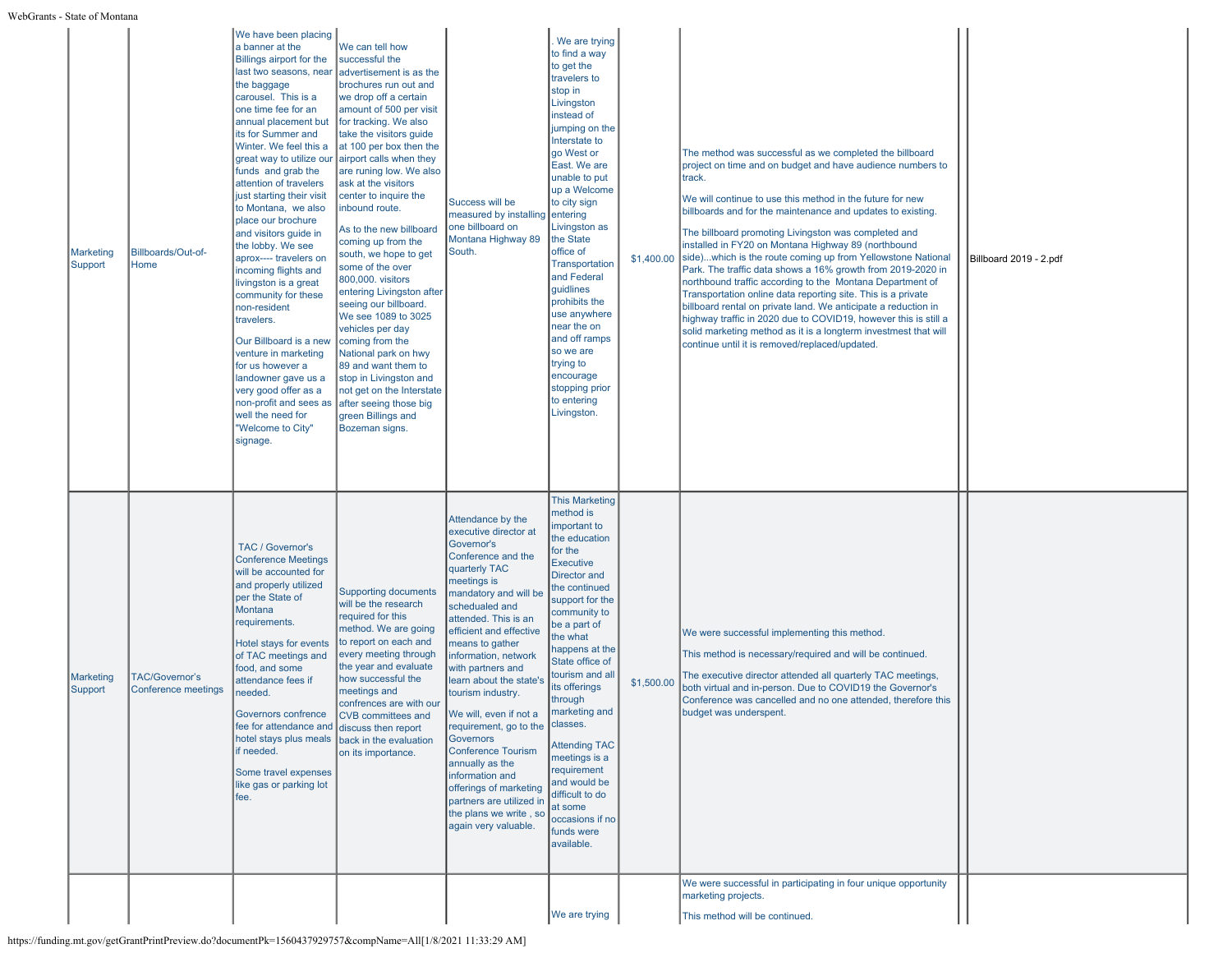| Marketing<br>Support        | <b>Opportunity Marketing</b>            | We are able to set<br>aside this fund<br>opportunity for future<br>opportunity's that<br>come for shoulder<br>season marketingand<br>or winter in Fy20.<br>We dont always have<br>our marketing peices<br>available until furthur<br>in the season so this<br>is important to set<br>aside and use as<br>items arise to increase<br>our year-round visits<br>to our community.                                                         | We by the State<br>Regulations are allowed<br>to set aside these<br>funds, up to 10% of the<br>overall amount<br>allocated, for<br>opportunity funding of a<br>marketing plan option. I<br>will give all research<br>nformation from the<br>tem or product of<br>choice and submit to<br>the TAC immediately<br>upon choice.                        | We participated in<br>four opportunity<br>projects. 1) Distribute<br>the Livingston CVB<br>brochure to the<br>Bozeman airport.<br>4,500 copies of the<br><b>Livingston CVB</b><br>brochure will be<br>printed and distributed<br>at the Bozeman<br>airport. 2) Place an ad<br>in the MSU Bobcat<br>magazine and<br>measure distribution.<br>3) Host a Crazy<br><b>Family Adventure</b><br>influencer trip. Have<br>influencer successully<br>post one blog and<br>track resulting<br>viewersip. 4)<br><b>Investment in MT</b><br><b>Voices of Montana</b><br><b>Tourism and success</b><br>will be measured by<br>audience reach of the<br>e-newsletter. | to maximize<br>the dollars<br>alloted for our<br>marketing<br>funds and at<br>the time of this<br>funding<br>opportunity<br>request, we do<br>not always<br>have our<br>products<br>offered or<br>approaches<br>available.<br>Some<br>opportunities<br>arise and if we<br>do not plan or<br>budget for we<br>aren't able to<br>adapt and take<br>advantage of<br>them.<br>Although we<br>cannot plan for<br>specifics, we<br>believe that<br>opportunities<br>will always<br>arise and<br>based on past<br>successes it<br>fits with the<br>overall<br>marketing plan<br>to include a<br>budget for this<br>method. | \$1,000.00 | 1) The Bozeman Airport invited us to participate in an<br>opportunity to place Livingston CVB promotional materials<br>(brochures) in their display center and to be handed out by<br>their visitor staff. We printed and placed 4,500 brochures with<br>maps at the airport, all were distributed. A copy of the printed<br>brochure is on file with the organization. This opportunity was<br>successful and the method will be continued.<br>2) Montana State Universtiy invited us to particpate in an<br>opportunity to to advertise with a full page ad in the Bobcat<br>magazine, 25,000 copies are students and parents annually.<br>Attached is the ad copy.<br>3) CrazyFamilyAdventure .A third opportunity presented itself<br>whereby we contributed to the hosting of influencers who<br>produce/publish the blog CrazyFamilyAdventure. We received<br>over 300 views on the article for family trips to our area. See<br>link for<br>article/blog https://www.crazyfamilyadventure.com/yellowstone-<br>v This opportunity was successful and the method will be<br>continued.<br>4) Voices of Montana Tourism. We measure success by<br>audience reach of the enewsletter sent by Voices of Montana<br>Tourism. We were successful in meeting our objective. We<br>joined Voices of Montana Tourism (VOT) and invest annually in<br>the Voices of Montana Tourism (VOT) outreach efforts that<br>encompass advocating and education and outreach to<br>legislatators, local policy-makers and the general public<br>regarding tourism in Montana. VOT distributes messaging via<br>its monthly enewsletter that has a distribution of 450+. As a<br>VOT partner, the Livingston CVB recieves a presence and<br>directory link on the voicesoftourism.com website which has<br>been online since 2011 and has a robust following. This<br>opportunity was successful and will be continued.<br>July 2019 September 2019 November 2020 January<br>2020 February 2020 April 2020 June 2020<br>Each of these opportunities were successful and provided a<br>desirable return on the investment. We will continue to use this<br>method and commit funds to Opportunity Marketing. | FY20PrintAdvertisingBobcatmagazineAdCopy.pdf |
|-----------------------------|-----------------------------------------|----------------------------------------------------------------------------------------------------------------------------------------------------------------------------------------------------------------------------------------------------------------------------------------------------------------------------------------------------------------------------------------------------------------------------------------|-----------------------------------------------------------------------------------------------------------------------------------------------------------------------------------------------------------------------------------------------------------------------------------------------------------------------------------------------------|----------------------------------------------------------------------------------------------------------------------------------------------------------------------------------------------------------------------------------------------------------------------------------------------------------------------------------------------------------------------------------------------------------------------------------------------------------------------------------------------------------------------------------------------------------------------------------------------------------------------------------------------------------|---------------------------------------------------------------------------------------------------------------------------------------------------------------------------------------------------------------------------------------------------------------------------------------------------------------------------------------------------------------------------------------------------------------------------------------------------------------------------------------------------------------------------------------------------------------------------------------------------------------------|------------|----------------------------------------------------------------------------------------------------------------------------------------------------------------------------------------------------------------------------------------------------------------------------------------------------------------------------------------------------------------------------------------------------------------------------------------------------------------------------------------------------------------------------------------------------------------------------------------------------------------------------------------------------------------------------------------------------------------------------------------------------------------------------------------------------------------------------------------------------------------------------------------------------------------------------------------------------------------------------------------------------------------------------------------------------------------------------------------------------------------------------------------------------------------------------------------------------------------------------------------------------------------------------------------------------------------------------------------------------------------------------------------------------------------------------------------------------------------------------------------------------------------------------------------------------------------------------------------------------------------------------------------------------------------------------------------------------------------------------------------------------------------------------------------------------------------------------------------------------------------------------------------------------------------------------------------------------------------------------------------------------------------------------------------------------------------------------------------------------------------------------------------------------------------------------------------------|----------------------------------------------|
| <b>Marketing</b><br>Support | Website/Internet<br>Development/Updates | <b>Our Website</b><br>discoverlivingston.com<br>has a need for some<br>updates and repairs to<br>be at its best with the<br>volume of direct traffic<br>we are recieving from<br>the numerous<br>advertising<br>opportunities. We are<br>looking forward to<br>adding a new phase of<br>fly in and stay as well<br>as confrence needs<br>and bookings.<br>This is just updates to<br>our existing site not a<br>overhaul at this time. | We have researched<br>other communities and<br>the website information<br>to see what we might<br>benefit from in<br>information as well as<br>easier navigation<br>through. While a<br>overhaul of the site<br>would be benefitial it<br>will require a grant of a<br>larger scale as our<br>research shows min.<br>\$15,000 to do the<br>project. | Success will be based<br>on completion of the<br>udpated website and<br>launch. If we have it<br>completed in time for<br>analytics we will also<br>report any specific<br>response rates and<br>use Google analytics<br>for our larger scale<br>traffic sample.                                                                                                                                                                                                                                                                                                                                                                                         | We simply<br>need<br>upgrades at<br>this time, our<br>website is old<br>generation of<br>function and<br>the new<br>directions of<br>information to<br>market your<br>community is<br>not at the best<br>of our ability.<br>We need to<br>create a<br>landing page<br>for visitors to<br>see our area<br>in pictorials<br>and video and<br>opportunitys<br>for lodging an<br>more. We do<br>realize we<br>cannot afford<br>a website<br>without more                                                                                                                                                                | \$5,000.00 | This method was successful.<br>We will continue this method for updates and maintenance to<br>the website ensuring a consistent presence on the Internet.<br>VisitLivingstonMT.com was created, completed and launched<br>at the end of FY20 as the primary travel/visitor information site.<br>No analytics are available as it was only completed/launched in<br>mid June, 2020. Visitors to the previous visitor website<br>DiscoverLivingston.com are directed to VisitLivingstonMT.com.<br>We average between 51,000-55,5000 visits to<br>DiscoverLivingston.com which provides an estimated<br>measurement.                                                                                                                                                                                                                                                                                                                                                                                                                                                                                                                                                                                                                                                                                                                                                                                                                                                                                                                                                                                                                                                                                                                                                                                                                                                                                                                                                                                                                                                                                                                                                                            | VisitLivingstonMT.com.pdf                    |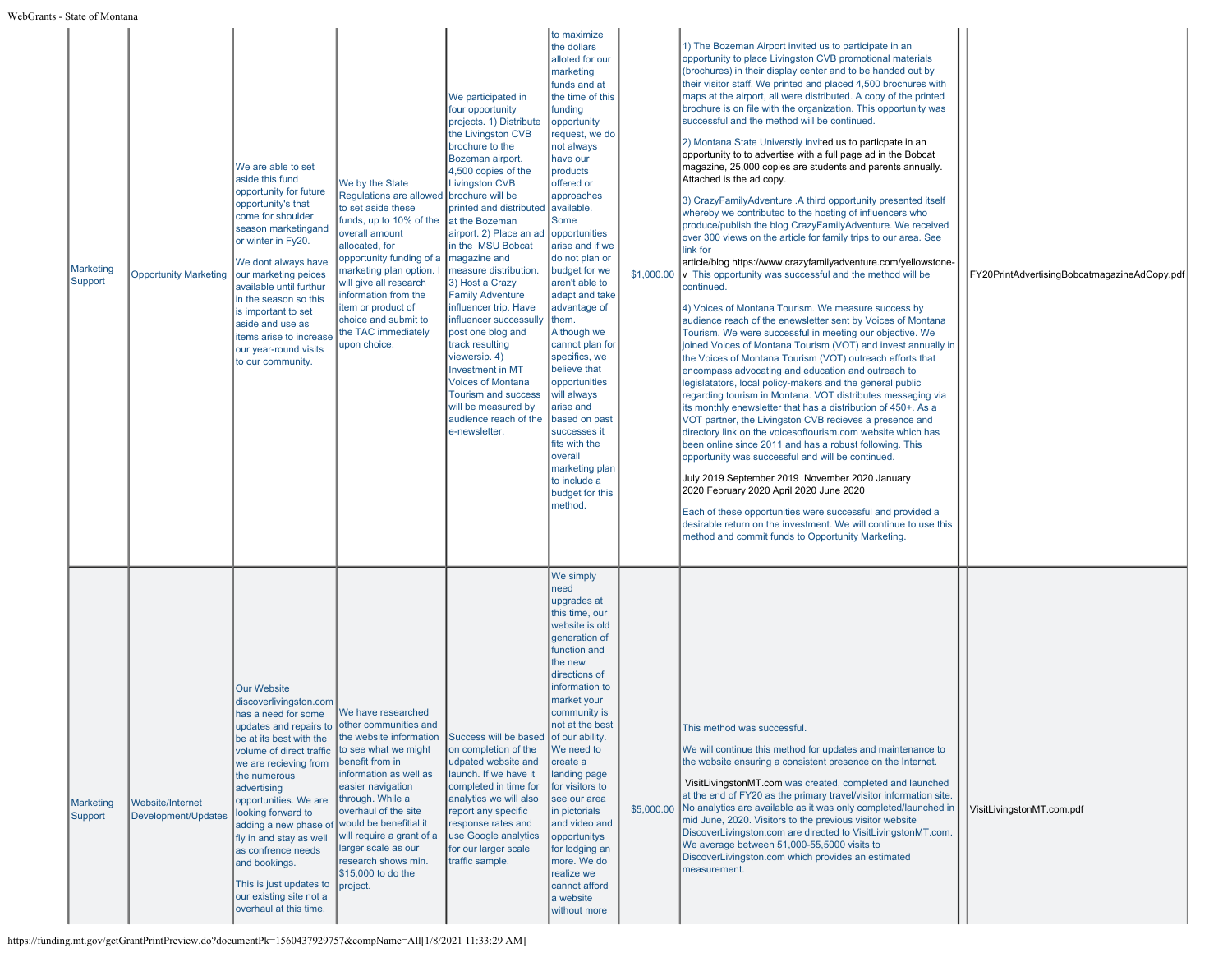|  |  | funds so we<br>need to repair<br>at this time to<br>give a better<br>experience for<br>travelers<br>looking for a<br>visit to our<br> area. |             |  |
|--|--|---------------------------------------------------------------------------------------------------------------------------------------------|-------------|--|
|  |  |                                                                                                                                             | \$29,000.00 |  |

## *Markething Method Evaluation Attachments*

| FY20LivingstonCVBBudgetToActualComparison.pdf       |
|-----------------------------------------------------|
| FY20 Livingston CVB Budget to Actual pie charts.pdf |
|                                                     |
|                                                     |
|                                                     |
|                                                     |
|                                                     |
|                                                     |
|                                                     |
|                                                     |
|                                                     |

## *Marketing Method Budget*

| <b>Marketing Segment</b> | <b>Marketing Method</b>                   | Bed tax funded budget | Non bed tax funded budget (optional) |
|--------------------------|-------------------------------------------|-----------------------|--------------------------------------|
| Consumer                 | <b>Print Advertising</b>                  | \$4,500.00            | \$0.00                               |
| Consumer                 | Social Media                              | \$300.00              | \$0.00                               |
| Consumer                 | Billboards/Out-of-Home                    | \$1,400.00            | \$0.00                               |
| Consumer                 | <b>Joint Ventures</b>                     | \$2,500.00            | \$0.00                               |
| Consumer                 | Website/Internet Development/Updates      | \$5,000.00            | \$0.00                               |
| Consumer                 | Radio & Television Advertising            | \$3,000.00            | \$0.00                               |
|                          |                                           | \$16,700.00           | \$0.00                               |
| <b>Group Marketing</b>   | Online/Digital Advertising                | \$4,000.00            | \$0.00                               |
|                          |                                           | \$4,000.00            | \$0.00                               |
| <b>Marketing Support</b> | Opportunity Marketing                     | \$1,000.00            | \$0.00                               |
| Marketing Support        | <b>TAC/Governor's Conference meetings</b> | \$1,500.00            | \$0.00                               |
| <b>Marketing Support</b> | Administration                            | \$5,800.00            | \$0.00                               |
|                          |                                           | \$8,300.00            | \$0.00                               |
|                          |                                           | \$29,000.00           | \$0.00                               |